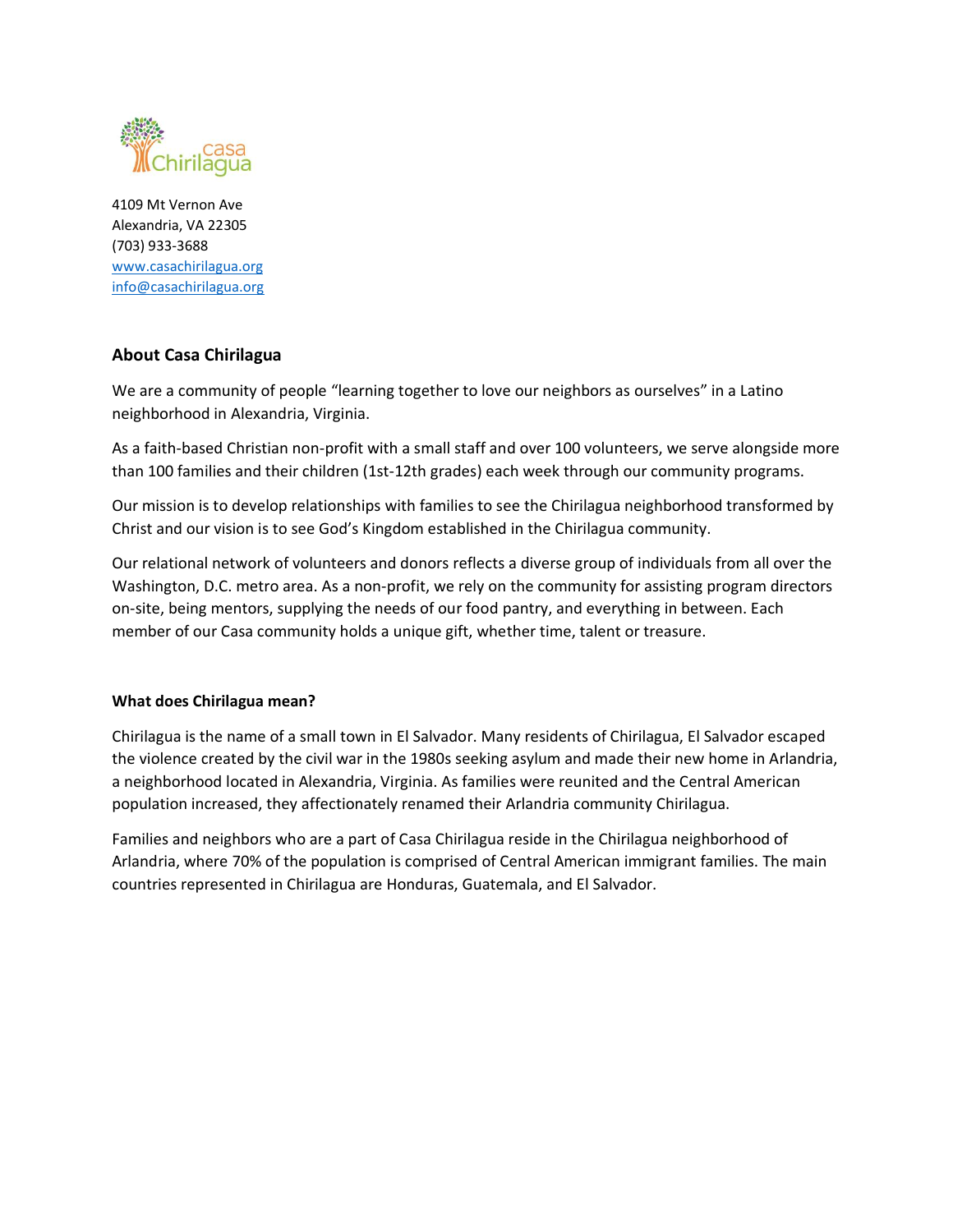#### **Programs:**

Casa Chirilagua's program areas are divided into 6 major categories: Elementary, Youth, Mentoring, Local Leaders, Adults and Families, and Emergency Relief.

#### Elementary

Casa is creating space for our community to shape its youngest members into its future leaders. We provide programs for 1st–5th grade students to hone their academic skills, improve confidence, and find an accepting community where they belong.

#### Youth

With Teens Club and Casa to College, Casa is providing 6th–12th grade students social and developmental support through group classes, tutoring, experience and exposure field trips, Bible studies, and college preparation.

#### Mentoring

Our community-based mentoring program matches students enrolled in Casa programs with a caring adult mentor for a minimum of one year. Transforming two lives through one mentor relationship!

#### Local Leaders

Local Leaders are college-age young adults from the community hired to run our afterschool programs while receiving part-time job experience, professional development and training, professional mentoring, and support for continuing education.

## Adults and Families

Casa Chirilagua's family strengthening programming provides families with safe spaces to engage in community dialogue, share achievements, strengthen parent/child communication, and serve in a leadership capacity to promote the well-being of the family. Casa offers classes to learn English, Spanish literacy, computer skills, and more.

## Emergency Relief

Our deep roots in the community have positioned us to respond to the needs of the community quickly and effectively. We invite you to join us and be a part of our food distributions and rent & utility relief efforts.